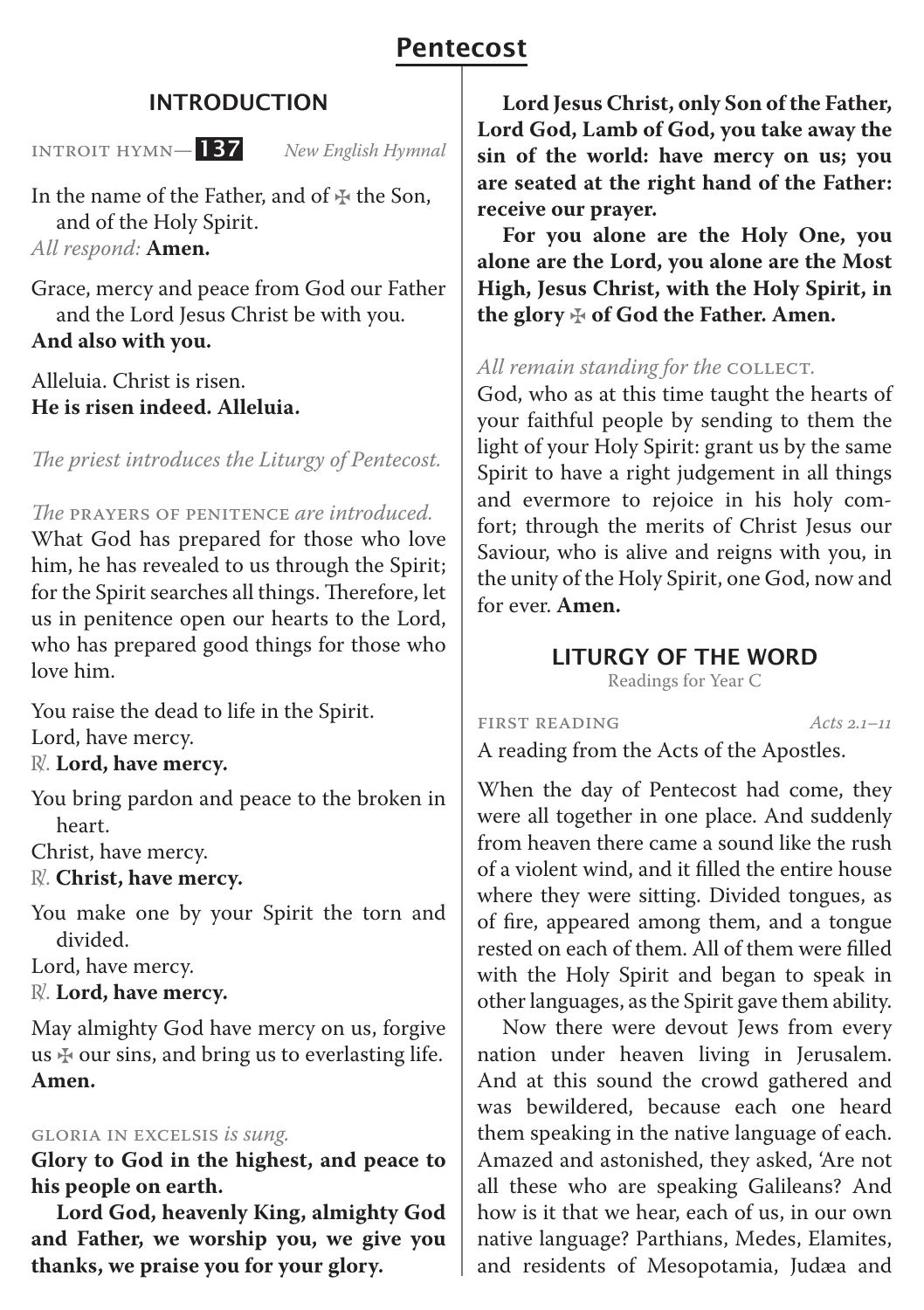Cappadocia, Pontus and Asia, Phrygia and Pamphylia, Egypt and the parts of Libya belonging to Cyrene, and visitors from Rome, both Jews and proselytes, Cretans and Arabs – in our own languages we hear them speaking about God's deeds of power.' All were amazed and perplexed, saying to one another, 'What does this mean?' But others sneered and said, 'They are filled with new wine.'

But Peter, standing with the eleven, raised his voice and addressed them: 'Men of Judea and all who live in Jerusalem, let this be known to you, and listen to what I say. Indeed, these are not drunk, as you suppose, for it is only nine o'clock in the morning. No, this is what was spoken through the prophet Joel: "In the last days it will be, God declares, that I will pour out my Spirit upon all flesh, and your sons and your daughters shall prophesy, and your young men shall see visions, and your old men shall dream dreams. Even upon my slaves, both men and women, in those days I will pour out my Spirit; and they shall prophesy. And I will show portents in the heaven above and signs on the earth below, blood, and fire, and smoky mist. The sun shall be turned to darkness and the moon to blood, before the coming of the Lord's great and glorious day. Then everyone who calls on the name of the Lord shall be saved."'

This is the Word of the Lord. **Thanks be to God.**

#### Responsorial Psalm *from Ps 104*

℟. Send forth your Spirit, O Lord, and renew the face of the earth. *(All repeat)*

Praise the Lord O my soul; O Lord God, your glory is great. How manifold are your works! In wisdom you have made them all. R.

All creatures look to you to give them their food to eat. When you open your hand, they are filled with good; when you hide your face, they pine away.  $\mathbb{R}$ .

When you take away their breath they die, and return to the earth whence they came. When you send forth your spirit, all things spring to life,

and the face of the earth is renewed.  $\mathbb{R}$ .

The glory of the Lord shall never cease; the Lord shall rejoice in all his works. I will sing to the Lord as long as I live; I will praise my God while my breath remains.  $\mathbb{R}.$ 

#### SECOND READING *Rom 8.14-17*

A reading from the letter of Paul to the Romans.

All who are led by the Spirit of God are children of God. For you did not receive a spirit of slavery to fall back into fear, but you have received a spirit of adoption. When we cry, 'Abba! Father!' it is that very Spirit bearing witness with our spirit that we are children of God, and if children, then heirs, heirs of God and joint heirs with Christ – if, in fact, we suffer with him so that we may also be glorified with him.

This is the Word of the Lord. **Thanks be to God.**

Gradual Hymn*—* 138

Gospel Acclamation *Veni Sancte Spiritus*

### *Alleluia.*

Come, Holy Spirit, fill the hearts of your faithful people: and kindle in them the fire of your love. *Alleluia.*

#### GOSPEL READING *Jn 14.8–17*

The Lord be with you.

#### **And also with you.**

Hear the Gospel ✠ of our Lord Jesus Christ according to John.

**Glory to you, O Lord.**

Philip said to Jesus, "Lord, show us the Father, and it is enough for us." Jesus said to him, "Have I been with you so long, and you still do not know me, Philip? Whoever has seen me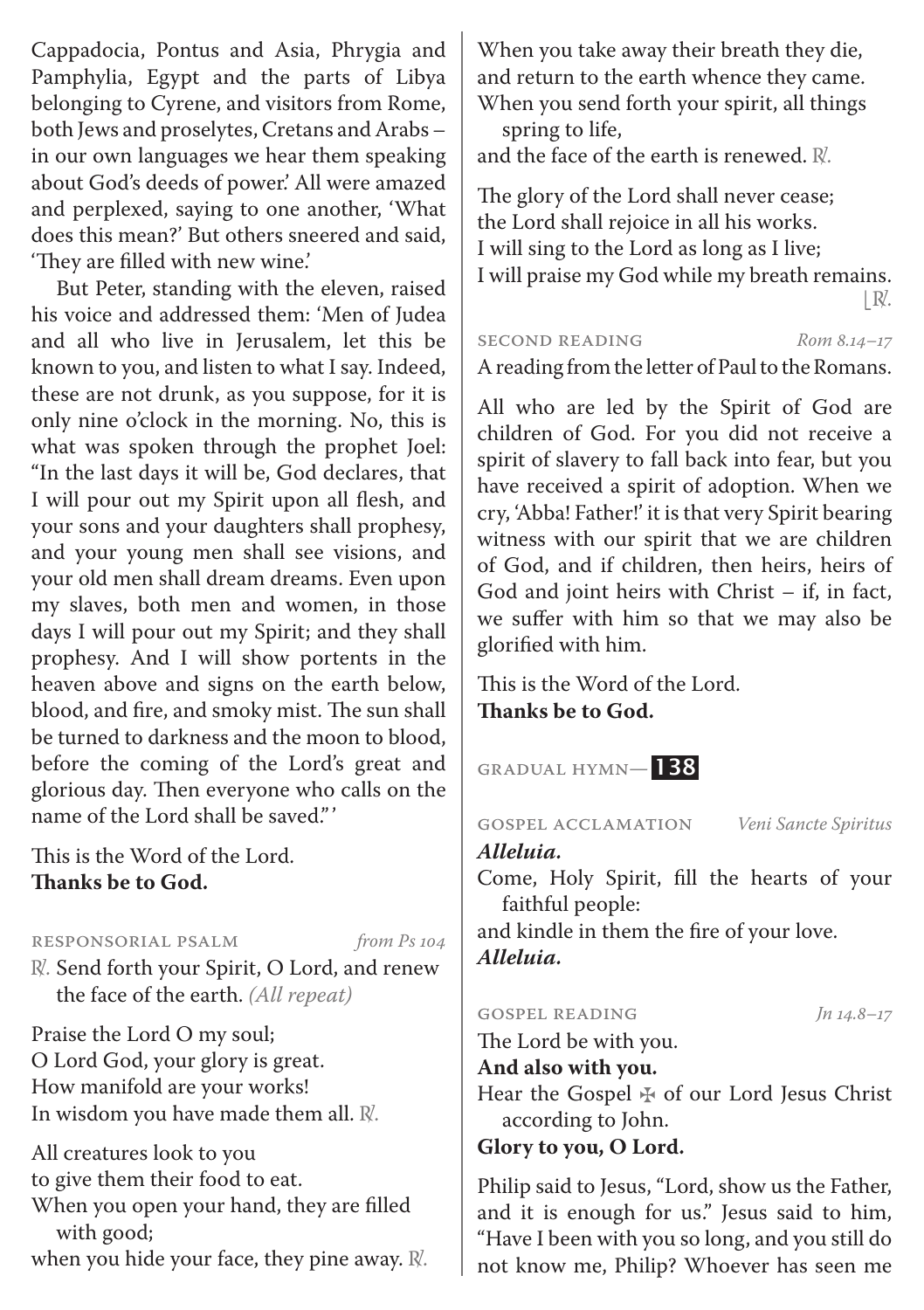has seen the Father. How can you say, 'Show us the Father'? Do you not believe that I am in the Father and the Father is in me? The words that I say to you I do not speak on my own authority, but the Father who dwells in me does his works. Believe me that I am in the Father and the Father is in me, or else believe on account of the works themselves.

"Truly, truly, I say to you, whoever believes in me will also do the works that I do; and greater works than these will he do, because I am going to the Father. Whatever you ask in my name, this I will do, that the Father may be glorified in the Son. If you ask me for anything in my name, I will do it.

"If you love me, you will keep my commandments. And I will ask the Father, and he will give you another Helper, to be with you for ever, even the Spirit of truth, whom the world cannot receive, because it neither sees him nor knows him. You know him, for he dwells with you and will be in you."

This is the Gospel of the Lord. **Praise to you, O Christ.**

A Sermon *may follow.*

### *All stand to recite the* Nicene Creed*.*

**We believe in one God, the Father, the Almighty, maker of heaven and earth, of all that is, seen and unseen.** 

**We believe in one Lord, Jesus Christ, the only Son of God, eternally begotten of the Father, God from God, Light from Light, true God from true God, begotten, not made, of one Being with the Father; through him all things were made. For us and for our salvation he came down from heaven,** 

*(all bow)* **was incarnate from the Holy Spirit** 

**and the Virgin Mary, and was made man.**  *(all rise)* **For our sake he was crucified under Pontius Pilate; he suffered death and was buried. On the third day he rose again in accordance with the Scriptures; he ascended into heaven and is seated at the right hand of the Father. He will come again in glory to judge the living and the** 

**dead, and his kingdom will have no end.** 

**We believe in the Holy Spirit, the Lord, the giver of life, who proceeds from the Father and the Son, who with the Father and the Son is worshipped and glorified, who has spoken through the Prophets. We believe in one holy catholic and apostolic Church. We acknowledge one baptism for the forgiveness of sins. We look for the resurrection of the dead, and the life** ✠ **of the world to come. Amen.**

*The* Intercessions *are introduced, and all kneel. One of these responses may be used:*

℣. Lord, hear us. ℟. **Lord, graciously hear us.** *or* ℣. Lord, in your mercy, ℟. **Hear our prayer.**

*At the Commemoration of the Departed:*

- ℣. Rest eternal ✠ grant unto them, O Lord;
- $\mathbb{R}$ . And let light perpetual shine upon them.

*The Intercessions end:*

Merciful Father,

**Accept these prayers, for the sake of your Son, our Saviour Jesus Christ. Amen.**

# LITURGY OF THE SACRAMENT

*All stand as the priest introduces the* Peace*.*  The peace of the Lord be always with you. **And also with you.**

Offertory Hymn*—* 142

*The people unite their prayers with the priest, who says the* Prayer over the Offerings*.*

Pray, my brothers and sisters, that my sacrifice and yours may be acceptable to God, the almighty Father.

**May the Lord accept the sacrifice at your hands, for the praise and glory of his name, for our good, and the good of all his Church.**

Almighty God, grant us the grace your Son promised; that the Holy Spirit may reveal to us the full meaning of this sacrifice, and may lead us into all truth; through Christ our Lord. **Amen.**